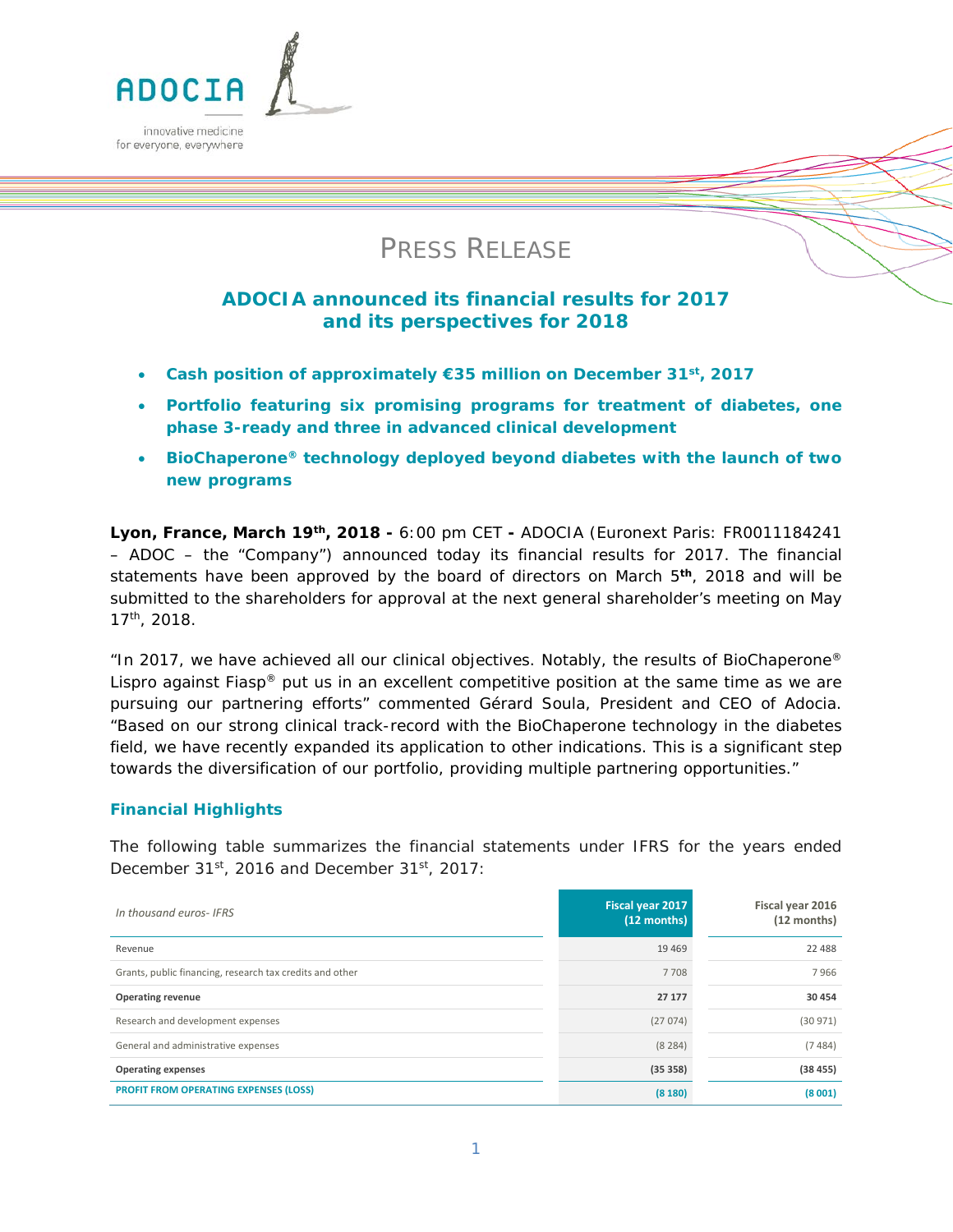| In thousand euros- IFRS            | Fiscal year 2017<br>$(12$ months) | Fiscal year 2016<br>$(12$ months) |
|------------------------------------|-----------------------------------|-----------------------------------|
|                                    |                                   |                                   |
| <b>NET FINANCIAL INCOME (LOSS)</b> | (335)                             | 181                               |
| Tax expenses                       | (35)                              | (72)                              |
| <b>NET RESULT (LOSS)</b>           | (8550)                            | (7892)                            |

*The consolidated financial statements on December 31st, 2017 as well as detailed explanations on the evolution of accounts are presented in the Appendix.*

Key results of the Company for 2017 are:

- **A net loss of €8.6 million in 2017,** compared to a net loss of €7.9 million in 2016:
	- Revenue of €19.5 million in 2017 (compared to €22.5 million in 2016). In January 2017, we announced the termination of the 2014 Eli Lilly collaboration. This led to the recognition in revenue of €18.8 million in the first quarter 2017, comprising the remaining non-amortized amount of the up-front payment received upon contract signing in 2014. This revenue has no impact on the Company's cash position.
	- Other operating income of approximately  $\epsilon$ 8 million, of which  $\epsilon$ 7.5 million in research and tax credits are included, as calculated on 2017 expenses.
	- Operating expenses were €35.4 million in 2017 (compared to €38.5 million in 2016). 77% of these expenses were dedicated to research and development activities. The decrease in expenses was mainly driven by the lower impact of share-based compensation (non-cash item) by  $\epsilon$ 1.9 million. Other operating expenses were stable compared to 2016.
	- A fiscal tax loss (by French standards) resulting in no tax assessment.
- **A cash position of approximately €35 million,** compared to EUR 58 million on December  $31<sup>st</sup>$ , 2016.

Over the full year 2017, the net amount of cash needed to finance operations (excluding financial transactions) amounted to  $\epsilon$ 23.9 million, compared to  $\epsilon$ 20.3 million over the same period in 2016. This increase reflects a sustained level of activity, in line with that of 2016, but now financed solely by the Company.

Financial debts at the end of December 2017 totaled  $\epsilon$ 7.6 million compared to  $\epsilon$ 7.1 million in 2016. They consisted essentially of the 2016 loan to finance the acquisition of the building in which the headquarters and the research center of the Company are located. This acquisition is cash neutral for the Company, as the loan payment is equivalent to the previous cost of renting.

*"We remain on track with our operational development plan. Despite the end of the collaboration with Lilly, Adocia maintains a healthy financial position and will continue to support our fast-paced development while closely managing costs."* commented Valérie Danaguezian, Chief Financial Officer of Adocia.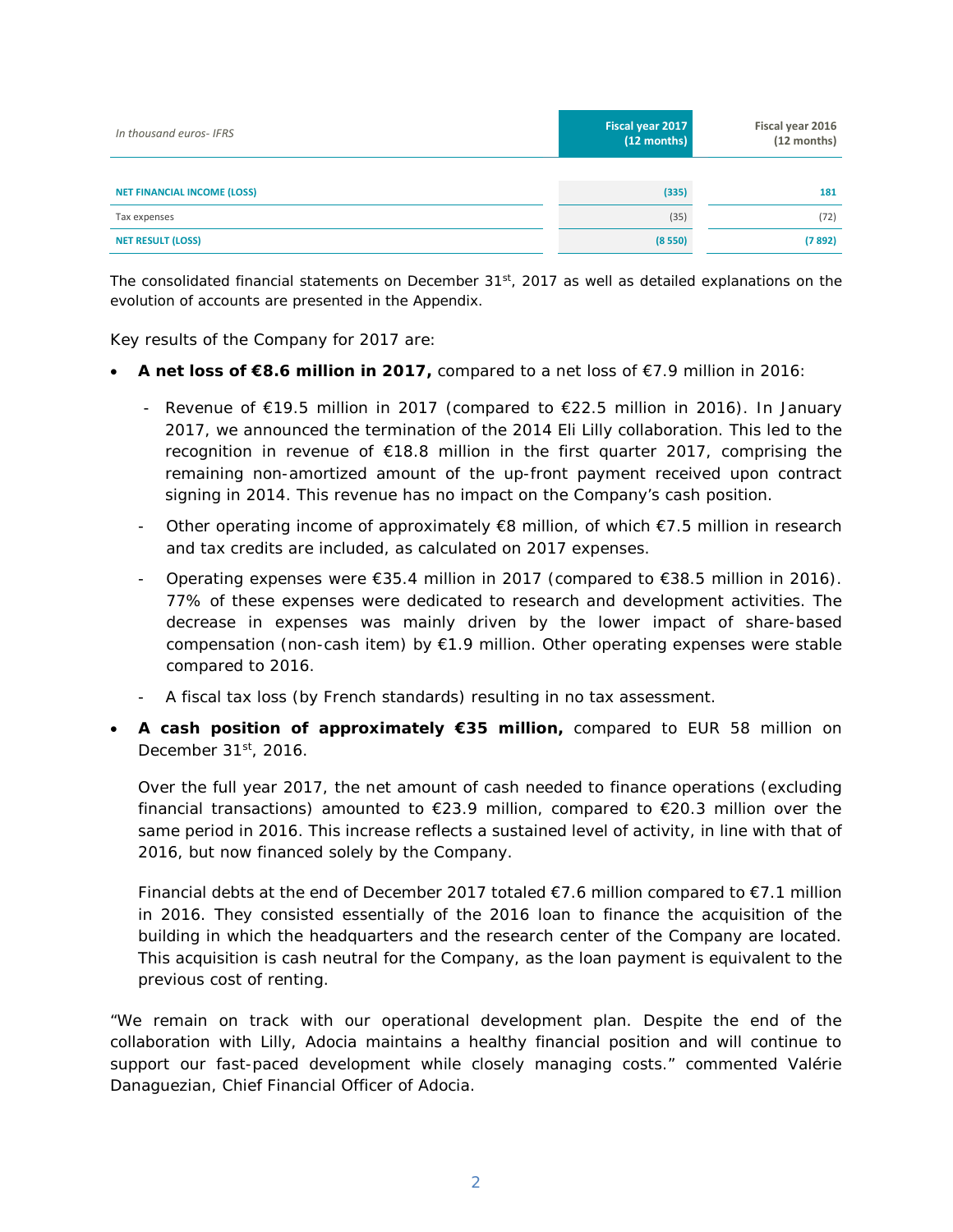# **Key events in 2017 and perspectives for 2018:**

The beginning of 2017 was marked by Eli Lilly's decision to terminate the license and collaboration agreement signed in December 2014 for the development of the ultra-rapid insulin, BioChaperone Lispro.

After regaining ownership of all generated data and material, Adocia pursued alone the development of its product, launching a clinical study comparing the pharmacodynamics and pharmacokinetics of BioChaperone® Lispro to those of Fiasp® (faster-acting insulin aspart, Novo Nordisk) and Novolog® (insulin aspart, Novo Nordisk) after a single-dose administration using an insulin pump in people with type 1 diabetes. The results of this study, announced in December 2017, showed better performance for BioChaperone Lispro compared to Novolog (faster-on and faster-off metabolic effects) and compared to Fiasp (significant faster-off effect). Adocia's priority is to find a partner for the Phase 3 clinical development and the commercialization of the product.

Regarding BioChaperone® Combo, an important regulatory milestone was reached in 2017 with the completion of a Phase 1b clinical study supporting the dose-proportionality of BioChaperone Combo in people with type 2 diabetes. The results announced in January 2018, demonstrated that BioChaperone Combo displayed a proportional dose-exposure and a linear dose-response relationship when tested at three different doses in people with type 2 diabetes. Based on this study and previous clinical data, BioChaperone Combo should result in a better clinical performance than premix insulins and compete on par with the only new generation insulin combo approved to date (Ryzodeg<sup>®</sup>, insulin degludec and insulin aspart, Novo Nordisk). Adocia's strategy is to partner BioChaperone Combo with companies who aim to deliver bestin-class yet simple and affordable products in high-growth diabetes markets.

HinsBet<sup>®</sup>, a rapid-acting formulation of human insulin, had previously achieved positive Phase 1/2 results in people with type 1 diabetes. Adocia's strategy for this asset aims to license this product to regional leaders in diabetes seeking differentiation in markets where human insulin is the standard-of-care.

In November 2017, Adocia published positive top-line results of the first clinical study of BioChaperone® Glucagon. The objective was to compare the safety and tolerability of the product with commercially available human glucagon (Glugagen<sup>®</sup> Hypokit<sup>™</sup>, Novo Nordisk), as well as to assess their respective pharmacokinetic and pharmacodynamic profiles, in people with type 1 diabetes. In this study, BioChaperone Glucagon, a ready-to-use aqueous formulation of human glucagon, was shown to be safe and well tolerated and had a similar pharmacodynamic profile to that of reconstituted human glucagon. Together with positive stability results, this first set of clinical data supports the further development of this product as a rescue treatment for severe hypoglycemia.

Developments in various products in the portfolio have highlighted the unique properties of our BioChaperone® technology, enabling significant improvements in single therapeutic agents, while also allowing for the combination of synergistic or complementary therapeutic proteins.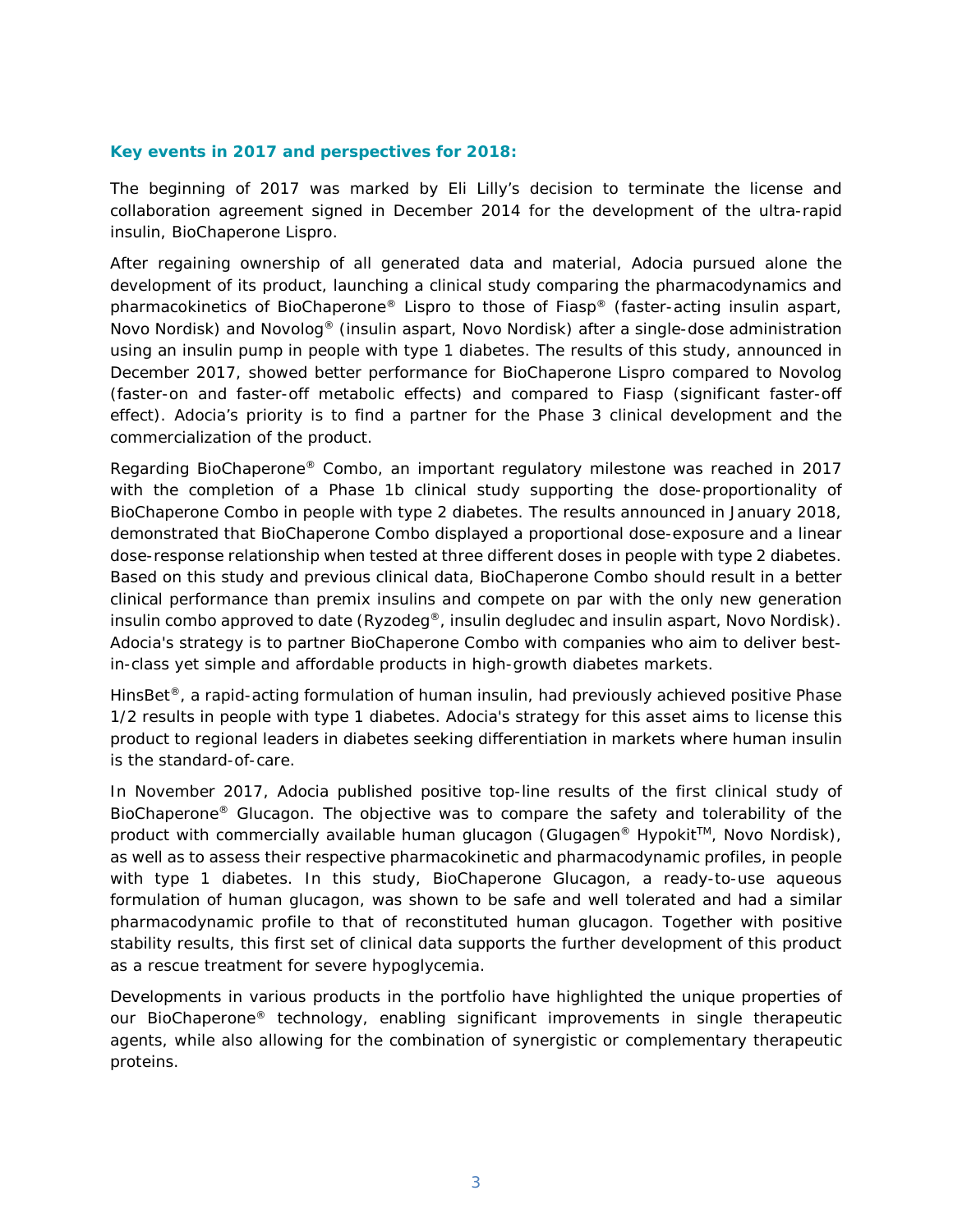Indeed, Adocia was able to leverage the expertise built through its historical projects to advance rapidly with novel multi-hormonal combination formulations. Notably, in early 2017, Adocia announced the launch of a new preclinical program focusing on the development of multi-hormonal combinations for the prandial treatment in type 1 diabetes (BioChaperone Prandial Combinations). In particular, BioChaperone Pramlintide Insulin aims to provide people with type 1 diabetes with a more effective treatment without increasing the number of daily injections. The initiation of a clinical study on this combination is planned for the first half of 2018.

Additionally, following its successful application to various diabetes treatments, Adocia announced in early 2018 that the BioChaperone® technology would also be deployed to a selected range of injectable therapeutics across numerous therapeutic areas. The first programs added to the portfolio include a ready-to-inject version of teduglutide for the treatment of short bowel syndrome and a fixed-dose combination of glucagon and exenatide for the treatment of obesity.

In terms of organization, in early July 2017, the Company announced the strengthening of its leadership team with the appointment of Dr. Stanislav Glezer as Chief Medical Officer. Dr. Glezer brings strong experience in clinical development and medical affairs related to diabetes therapies.

Finally, on the legal front, Adocia has commenced an arbitration proceeding against Eli Lilly & Company. arising out of the collaborative research and license agreement signed in 2014. The arbitration proceeding seeks an award of approximately \$11 million, and other specific relief, relating to Lilly's change of the product development plan. The proceedings are confidential and Adocia will report at their conclusion, expected in the first half of 2018.

In February 2018, the Company announced that it had filed additional arbitration claims against Eli Lilly & Company for Lilly's misappropriation and improper use of confidential information and discoveries owned by Adocia, as well as Lilly's breaches of development and confidentiality agreements. Adocia seeks damages of over \$200 million, as well as other specific remedies. Adocia expects a decision on these claims in the second half of 2018.

#### **About Adocia**

Adocia is a clinical-stage biotechnology company that specializes in the development of innovative formulations of already-approved therapeutic proteins and peptides. Adocia's portfolio of injectable treatments for diabetes, featuring five clinical-stage products and three preclinical products, is among the largest and most differentiated of the industry. Adocia expanded its portfolio to develop treatments for obesity and short bowel syndrome.

The proprietary BioChaperone® technological platform is designed to enhance the effectiveness and/or safety of therapeutic proteins while making them easier for patients to use. Adocia customizes BioChaperone to each protein for a given application to address specific patient needs.

Adocia's clinical pipeline includes four novel insulin formulations for the treatment of diabetes: two ultra-rapid formulations of insulin analog lispro (BioChaperone Lispro U100 and U200), a rapid-acting formulation of human insulin (HinsBet U100) and a combination of basal insulin glargine and rapid-acting insulin lispro (BioChaperone Combo). An aqueous formulation of human glucagon (BioChaperone Human Glucagon) successfully completed a Phase 1 trial. Adocia also develops a prandial combination of human insulin with amylin analog pramlintide (BioChaperone Pramlintide hIns), two combinations of insulin glargine with GLP-1 receptor agonists (BioChaperone Glargine Dulaglutide and BioChaperone Glargine Liraglutide), a ready-to-use aqueous formulation of teduglutide (BioChaperone Teduglutide) and a ready-to-use combination of glucagon and exenatide (BioChaperone Glucagon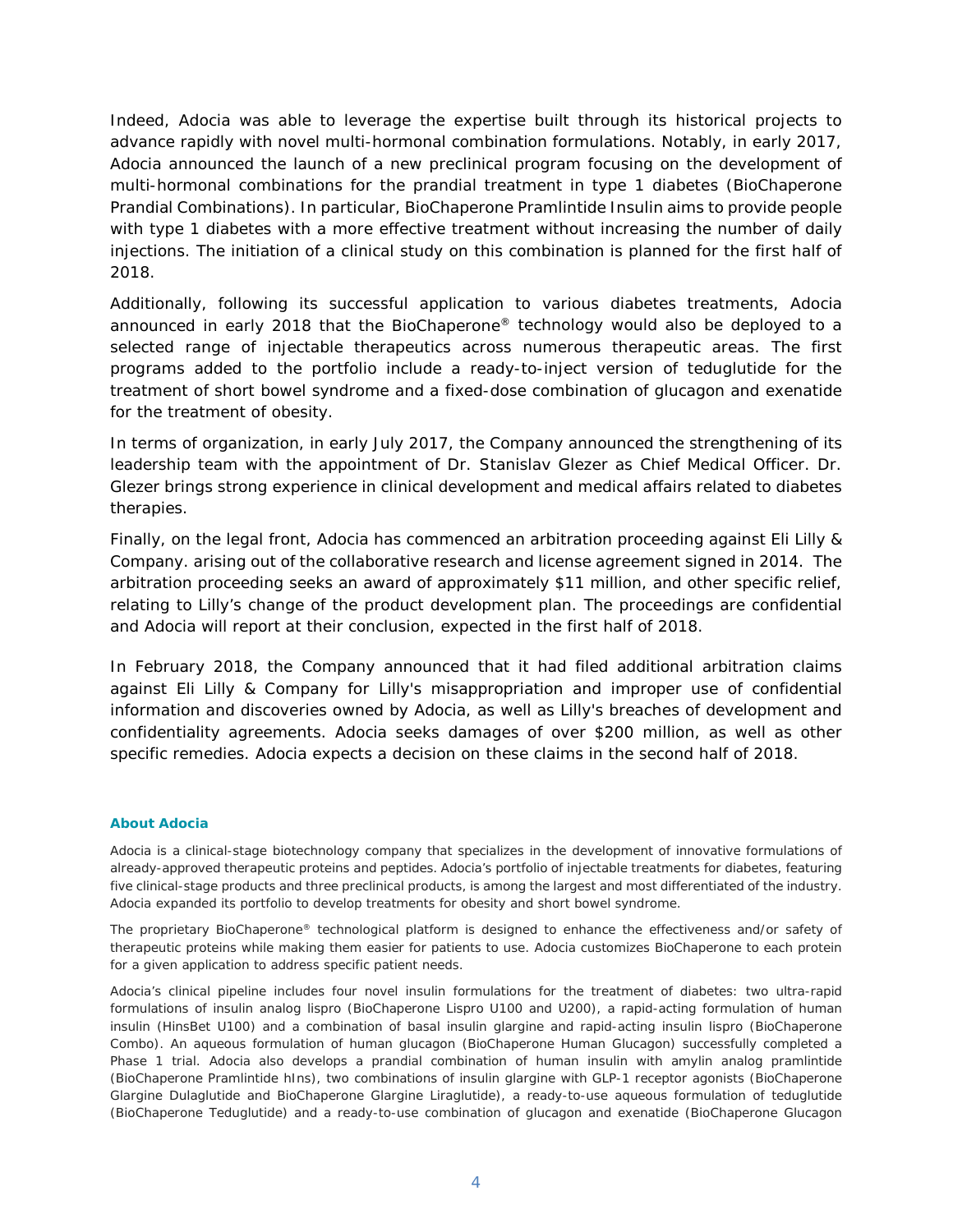Exenatide), all of which are in preclinical development.

*Adocia aims to deliver "Innovative medicine for everyone, everywhere."*

To learn more about Adocia, please visit us at [www.adocia.com](http://www.adocia.com/)





| <b>Adocia</b>                   | <b>Adocia Press Relations</b> | <b>Adocia Investor Relations</b> |
|---------------------------------|-------------------------------|----------------------------------|
| Gérard Soula                    | <b>Europe</b>                 | <b>USA</b>                       |
| Chairman and CEO                | <b>MC Services AG</b>         | The Ruth Group                   |
| contactinvestisseurs@adocia.com | Raimund Gabriel               | Tram Bui                         |
| Ph.: $+33$ 4 72 610 610         | adocia@mc-services.eu         | tbui@theruthgroup.com            |
|                                 | Ph.: $+49892102280$           | Ph.: $+16465367035$              |
|                                 |                               |                                  |

#### **Disclaimer**

*This press release contains certain forward-looking statements concerning Adocia and its business. Such forwardlooking statements are based on assumptions that Adocia considers to be reasonable. However, there can be no assurance that the estimates contained in such forward-looking statements will be verified, which estimates are subject to numerous risks including the risks set forth in the "Risk Factors" section of the Reference Document filed*  with the French Autorité des marchés financiers on April 11, 2017 (a copy of which is available on www.adocia.com) *and to the development of economic conditions, financial markets and the markets in which Adocia operates. The*  forward-looking statements contained in this press release are also subject to risks not yet known to Adocia or not *currently considered material by Adocia. The occurrence of all or part of such risks could cause actual results, financial conditions, performance or achievements of Adocia to be materially different from such forward-looking statements. This press release and the information contained herein do not constitute an offer to sell or the solicitation of an offer to buy Adocia shares in any jurisdiction.*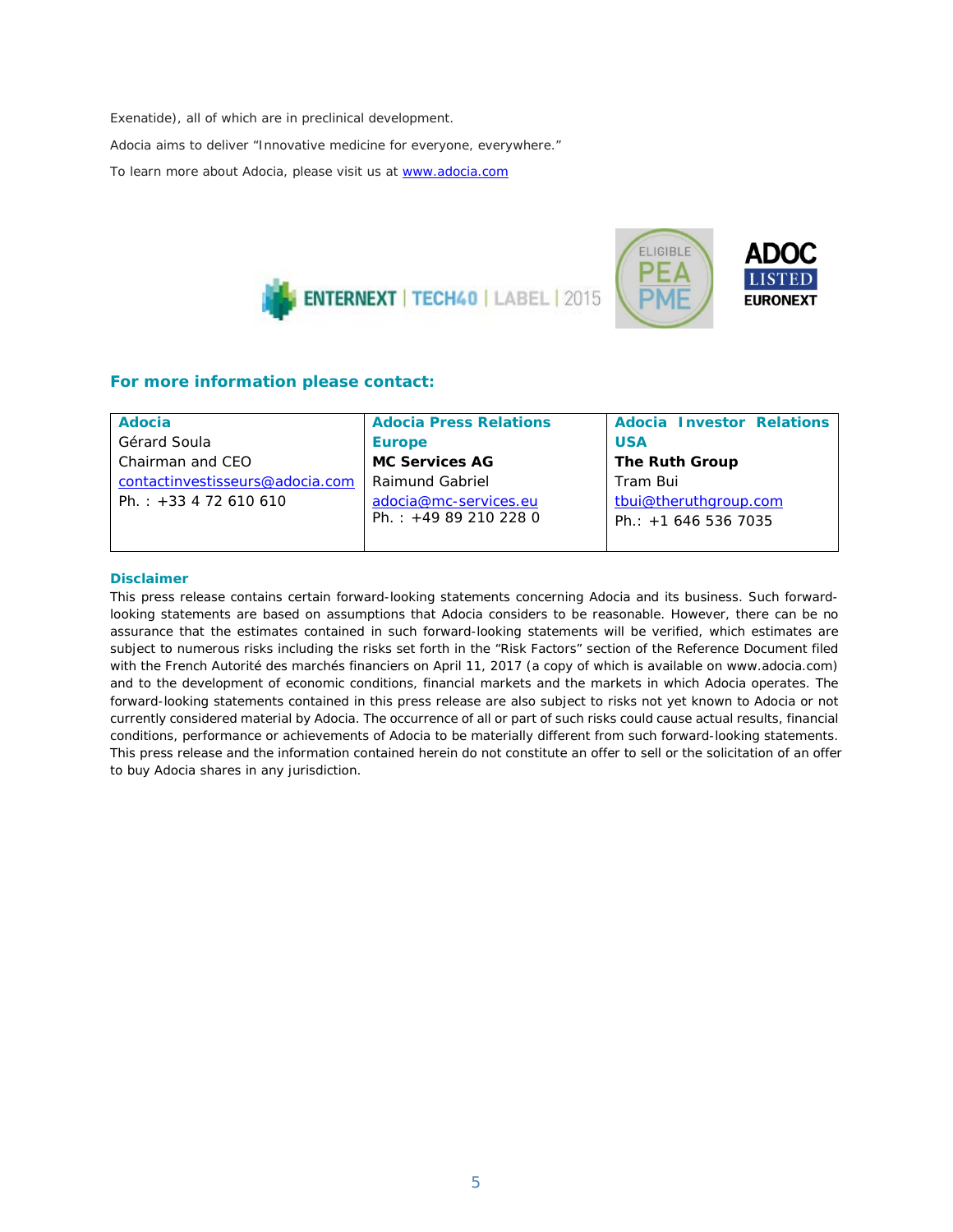# **APPENDIX: Full year results for the year ended December 31st, 2017 – IFRS Rules**

The table below summarizes the Company's income statement under IFRS for the fiscal year ended December 31<sup>st</sup>, 2017 and provides a comparison with fiscal year 2016.

| In $(\epsilon)$ thousands              | <b>FY 2017</b><br>(12 months) | FY 2016<br>$(12$ months) |
|----------------------------------------|-------------------------------|--------------------------|
| Revenue (a)                            | 19 4 69                       | 22 4 8 8                 |
| Research and collaborative agreements  | 650                           | 11739                    |
| Licencing revenues                     | 18819                         | 10749                    |
| Other revenue (b)                      | 7708                          | 7966                     |
| Research tax credit                    | 7535                          | 7812                     |
| Grants, public financing, others       | 173                           | 154                      |
| Operating revenue $(a) + (b)$          | 27 177                        | 30 454                   |
| Research and development expenses      | (27074)                       | (30971)                  |
| General and administrative expenses    | (8284)                        | (7484)                   |
| <b>Operating expenses</b>              | (35358)                       | (38455)                  |
| <b>OPERATING INCOME (LOSS)</b>         | (8180)                        | (8001)                   |
| <b>FINANCIAL INCOME (LOSS)</b>         | (335)                         | 181                      |
| Tax                                    | (35)                          | (72)                     |
| <b>NET INCOME (LOSS)</b>               | (8550)                        | (7892)                   |
| Base earning per share $(\epsilon)$    | (1,2)                         | (1,2)                    |
| Diluted earning per share $(\epsilon)$ | (1,2)                         | (1,2)                    |
| <b>GROUP NET PROFIT (LOSS)</b>         | (8550)                        | (7892)                   |

# **Operating income**

The Company's operating income resulted from collaboration and licensing agreements and public funding of research costs. In 2017, operating income amounted to €27.2 million compared to €30.5 million in 2016 based on the following breakdown:

| In $(\epsilon)$ thousands                | FY 2017<br>(12 months) | FY 2016<br>(12 months) |
|------------------------------------------|------------------------|------------------------|
| Revenue (a)                              | 19 4 69                | 22 488                 |
| Contrat de recherche et de collaboration | 650                    | 11739                  |
| Licencing revenues                       | 18819                  | 10 749                 |
| Grants, public financing, others (b)     | 7708                   | 7966                   |
| <b>OPERATING REVENUE (a) + (b)</b>       | 27 177                 | 30 454                 |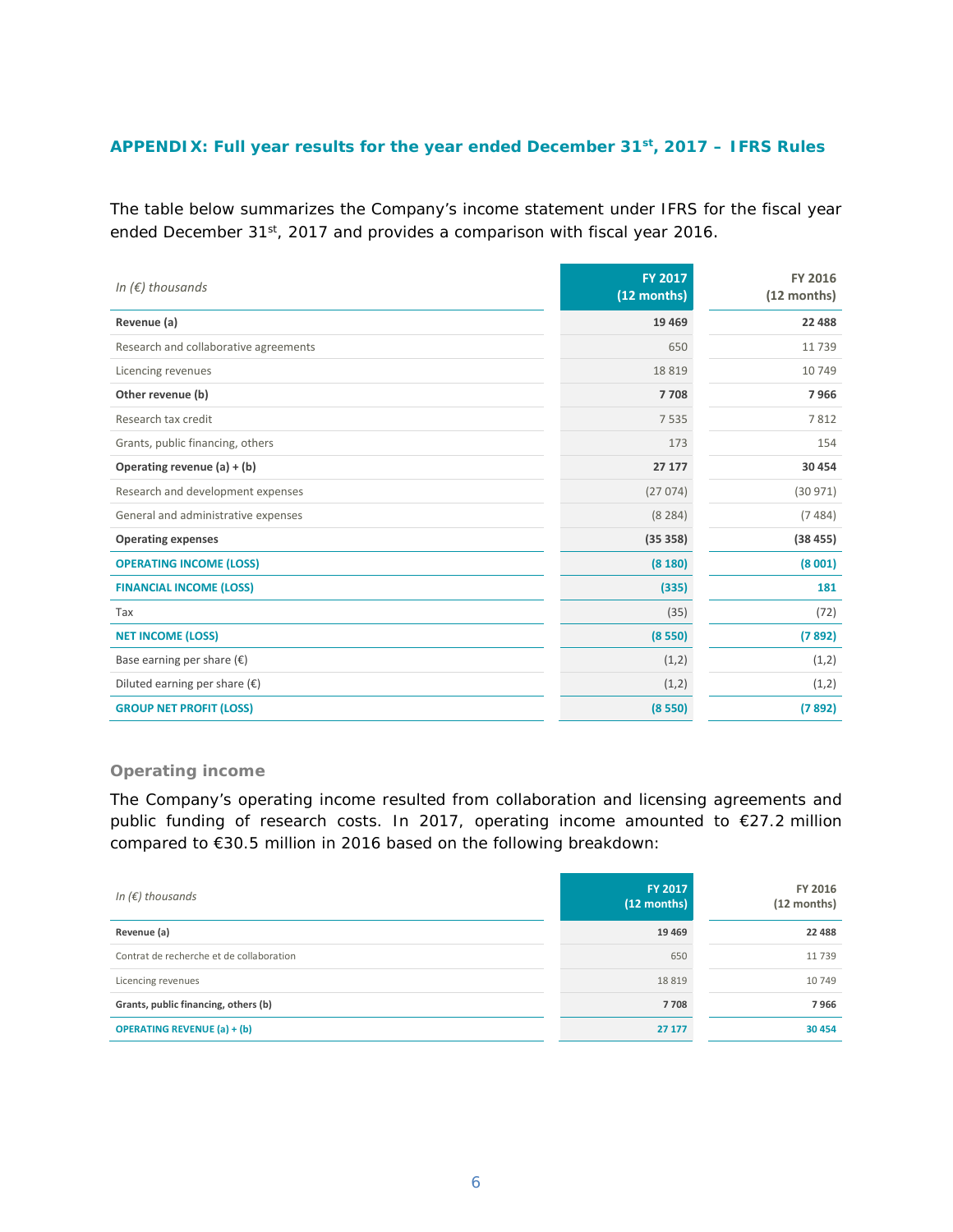Revenue of  $\epsilon$ 19.5 million at December 31<sup>st</sup>, 2017 resulted primarily from the collaboration and licensing agreement signed with Eli Lilly at the end of 2014, which ended on May  $31^{st}$ , 2017.

Eli Lilly's decision to terminate the BioChaperone Lispro collaboration had a significant impact on 2017 revenue. In fact, under IFRS rules, the initial payment of €40.8 million (\$50 million) made by Lilly in December 2014 was amortized on a straight-line basis over the development period initially specified in the agreement. The end of the agreement led the Company to recognize the unamortized balance, i.e. €18.8 million, as revenue. This licensing revenue had no impact on the Company's cash position, since the payment was made when the agreement was signed in December 2014.

Throughout this collaboration, which ended in late May 2017, Lilly assumed all internal and external expenses incurred by Adocia related to the development of BioChaperone Lispro. This revenue totaled €0.7 million in 2017 compared to €11.8 million in 2016.

Other operating income includes the Research Tax Credit in the amount of  $E$ 7.5 million at December 31<sup>st</sup>, 2017 compared to  $\epsilon$ 7.8 million at December 31<sup>st</sup>, 2016. This slight decrease is in line with the smaller amount of research and development costs recorded this year.

# **Operating expenses**

The table below shows a breakdown of operating expenses by function for the fiscal years ended December 31<sup>st</sup>, 2016 and December 31<sup>st</sup>, 2017:

| In ( $\epsilon$ ) thousands         | FY 2017<br>(12 months) | FY 2016<br>$(12$ months) |
|-------------------------------------|------------------------|--------------------------|
| Research and development expenses   | (27074)                | (30971)                  |
| General and administrative expenses | (8284)                 | (7484)                   |
| <b>OPERATING EXPENSES</b>           | (35358)                | (38455)                  |

Research and development costs mainly include payroll costs of research and development employees, subcontracting costs (including preclinical studies and clinical trials), intellectual property costs and purchases of materials (reagents and other consumables), pharmaceutical products and other raw materials. In 2017, these costs amounted to €27.1 million compared to €31 million in 2016. They accounted for nearly 77% of operating expenses in 2017.

General and administrative expenses mainly include payroll costs of non-research and development employees, as well as the cost of services related to the management and business development of the Company and its subsidiary in the United States. They amounted to €8.3 million in 2017 compared to €7.5 million in 2016. In 2017, this item also included attorneys' fees incurred as a result of the arbitration procedures initiated against Eli Lilly.

The table below shows a breakdown of operating expenses by type of expense for the fiscal years ended December 31st, 2016 and December 31st, 2017: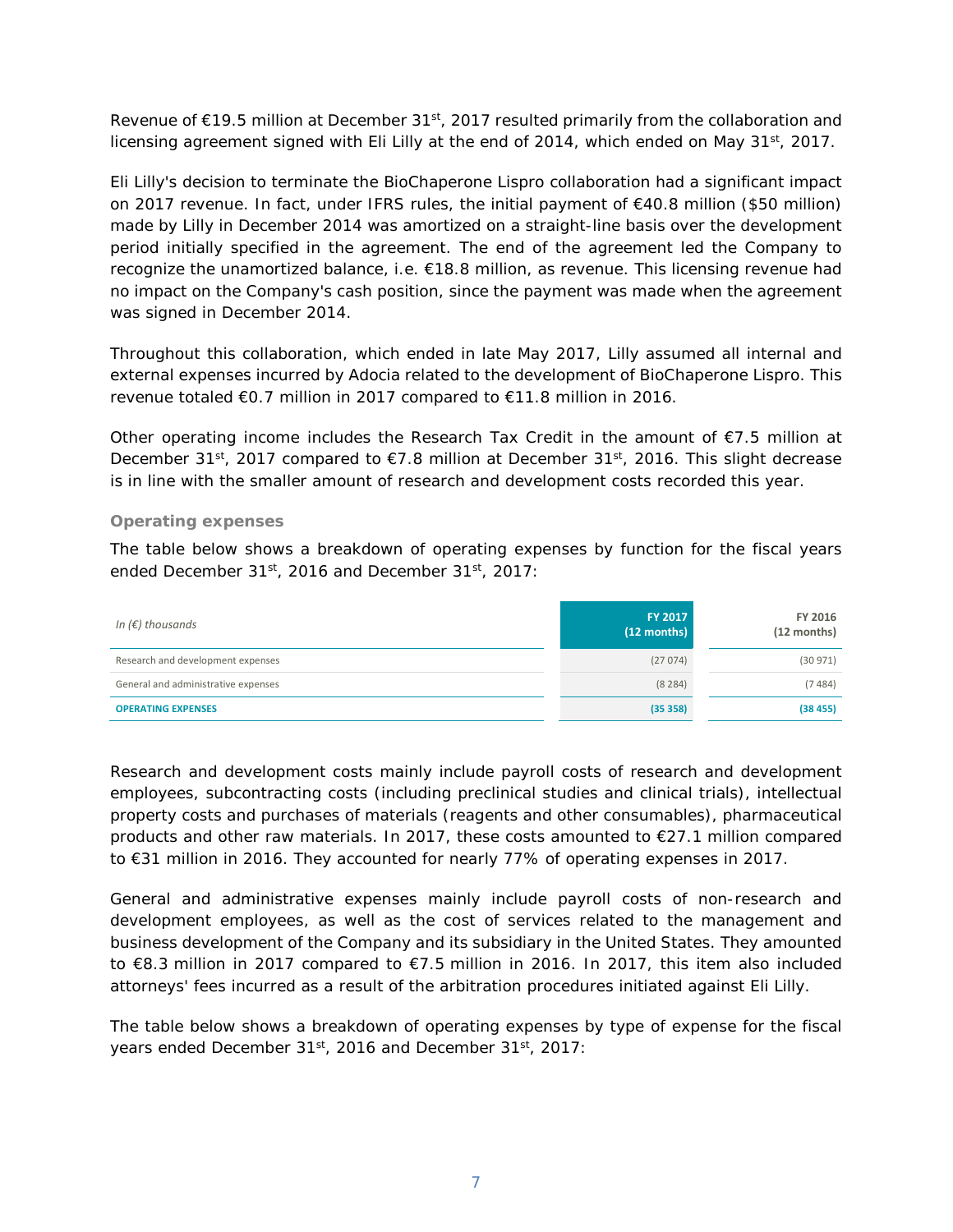| In $(\epsilon)$ thousands               | FY 2017<br>(12 months) | FY 2016<br>(12 months) |
|-----------------------------------------|------------------------|------------------------|
| Purchases used in operations            | (1740)                 | (1781)                 |
| Payroll expense                         | (10843)                | (12051)                |
| Share-based payments                    | (2525)                 | (4568)                 |
| External expenses                       | (19019)                | (19070)                |
| Taxes and contributions                 | (217)                  | (222)                  |
| Depreciation, amortization & provisions | (1013)                 | (763)                  |
| <b>OPERATING EXPENSES</b>               | (35358)                | (38455)                |

The cost of materials, products and supplies consumed remained stable between 2016 and 2017 at more than €1.7 million.

Payroll expenses totaled €10.8 million in 2017 compared to €12.1 million in 2016. Given the recruitments in 2016, the average workforce rose from 115.9 full-time equivalents (FTE) in 2016 to 126.1 FTE in 2017, an increase of nearly 9%. The €1.2 million decrease in personnel expenses therefore mainly reflects the conservative wage policy following the announcement of the end of the partnership with Lilly, which in 2017 resulted in a freeze on wages and bonuses.

The €2.5 million share-based payments item in 2017 mainly includes the impact of the plan introduced in previous years, as the awards during the year were limited. In accordance with IFRS 2, these expenses correspond to the fair value of the equity instruments granted to managers and employees. These elements had no impact on the Company's corporate financial statements or cash position.

External charges mainly included the costs of preclinical studies, clinical trials, subcontracting expenses, intellectual property costs, professional fees and administrative expenses. These expenses amounted to €19 million and remained stable between 2016 and 2017, given that the decrease in research and development costs, particularly those of a clinical nature, were partly offset by the increase in attorneys' fees incurred for the procedures against Eli Lilly.

Taxes totaled €0.2 million in both years.

Depreciation and amortization for 2017 totaled €1 million compared to €0.8 million a year earlier. The €0.2 million increase resulted mainly from the depreciation related to the building purchased in April 2016, which had partly impacted the previous year's financial statements.

# **Net financial income/expense**

A net financial expense of €0.3 million was recorded in 2017, compared to €0.2 million in income the previous year. This was due to the decrease in the Company's cash position associated with a decrease in investment income in an environment of lower interest rates.

The Company's investment policy focused on liquidity, the absence of capital risk and, to the extent possible, guaranteed performance.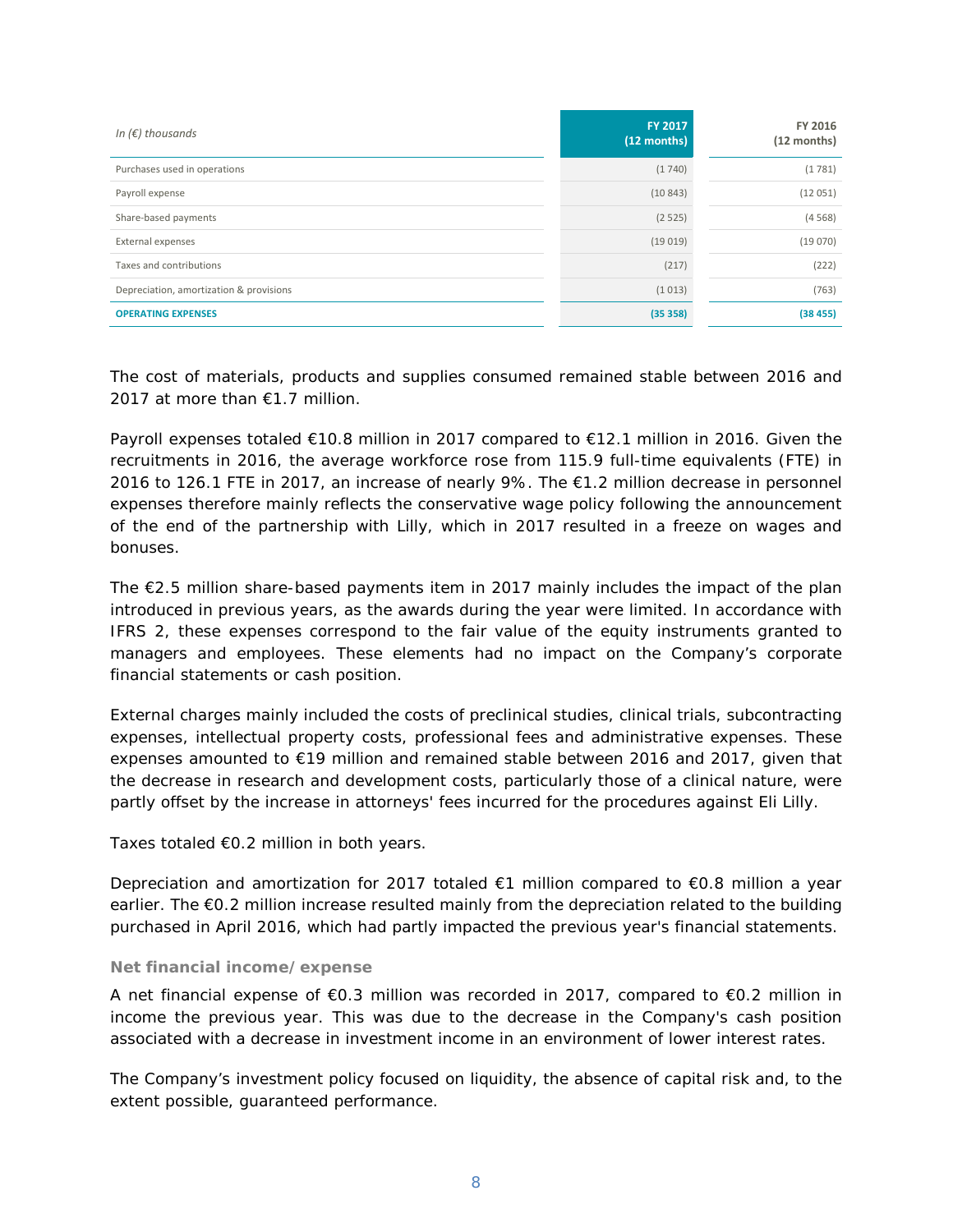#### **Corporation tax**

The €35,000 in tax for 2017 shown on the consolidated income statement refers only to the US-based subsidiary, as the parent company reported a €32.7 million tax loss for the year.

The amount of carryforward tax losses, after allocation for 2017, was  $\epsilon$ 95.7 million. This carryforward loss is not limited in time. Since the company cannot determine with sufficient reliability when it will be able to absorb its accumulated tax loss, it did not recognize a deferred tax asset for this loss.

# **Net profit/loss**

The net loss for 2017 totaled  $\epsilon$ 8.6 million compared to  $\epsilon$ 7.9 million for 2016. The net loss per share for 2017 amounts to €1.20, remaining stable compared to 2016.

# **Balance sheet analysis**

# **Non-current assets**

Non-current assets increased by €0.3 million between 2016 and 2017, due mainly to the purchase of a warehouse and improvements to the inner courtyard  $(+60.8 \text{ million})$ , which were offset by the decrease in the deposit related to the liquidity agreement (-€0.3 million). The remaining difference of  $E$ 0.2 million corresponds to depreciation over the 12 months less the investments in scientific equipment and improvements to the building during the year.

Non-current assets therefore rose from €8.8 million at end-December 2016 to €9.1 million at end-December 2017.

# **Current assets**

Current assets amounted to  $\epsilon$ 44.7 million at December 31<sup>st</sup>, 2017 compared to  $\epsilon$ 70 million at December  $31^{st}$ , 2016. They consisted of the following items:

"Cash and cash equivalents" fell from  $\epsilon$ 58 million at December 31<sup>st</sup>, 2016 to  $\epsilon$ 34.8 million at December 31<sup>st</sup>, 2017. The €23.3 million in cash consumption during the year 2017 reflects the same level of expenses as the previous year; however, in contrast to 2016, these expenses were financed entirely by the Company.

The "trade receivables" item totaled  $\epsilon$ 2.5 million at December 31<sup>st</sup>, 2016 and consisted mainly of the receivable related to the activities billed to Lilly under the agreement in place at the time. At the end of 2017, only the receivables related to the billing of rent for a portion of the premises belonging to Adocia were shown on the balance sheet in an immaterial amount.

Other current assets rose from  $\epsilon$ 9.5 million at December 31<sup>st</sup>, 2016 to  $\epsilon$ 9.8 million at December  $31<sup>st</sup>$ , 2017.

#### **Current and non-current liabilities**

Liabilities consisted mainly of four items presented on the balance sheet according to their maturity: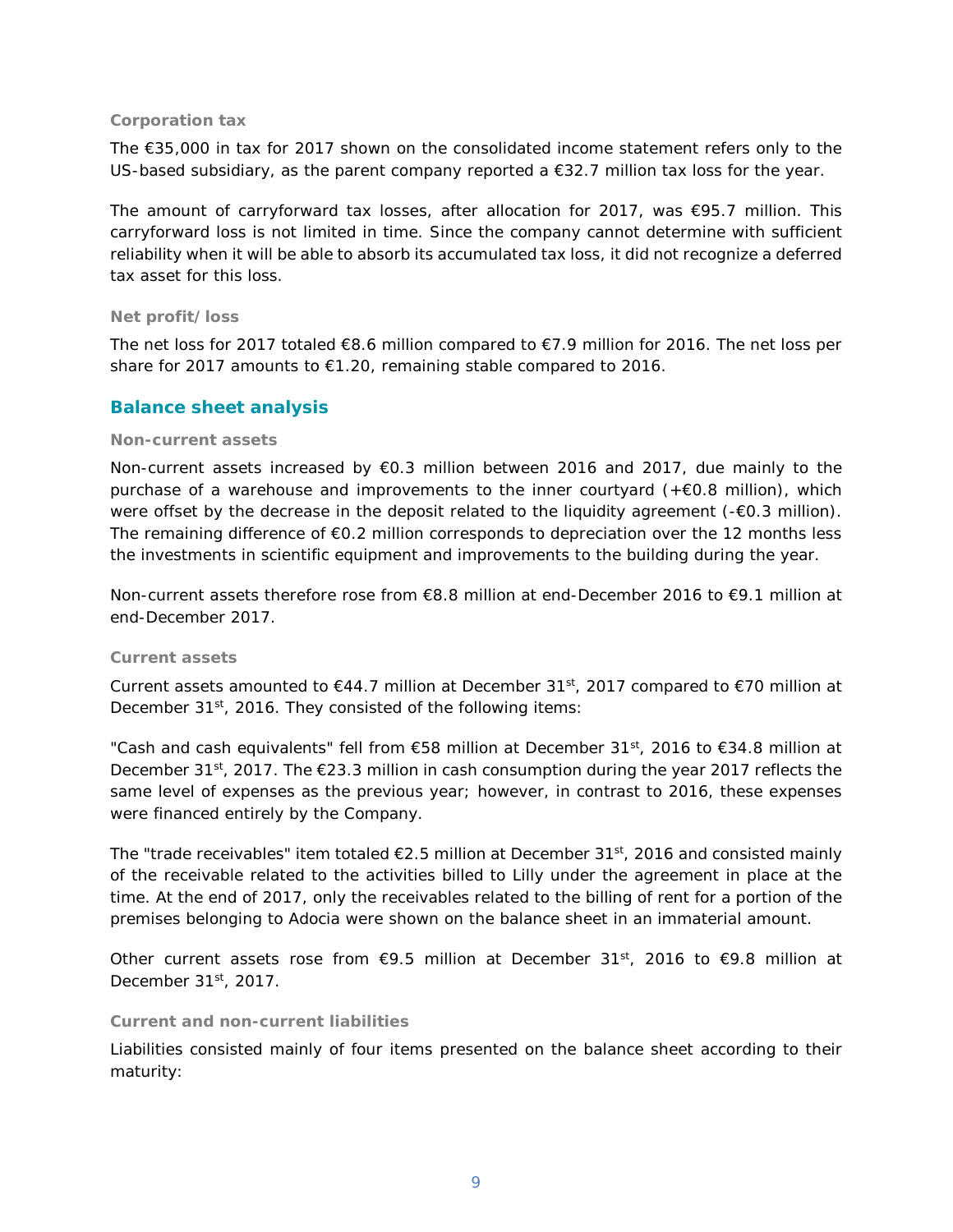- "Trade payables" under current liabilities in the amount of  $E4.9$  million compared to €4.6 million at end-December 2016.
- "Financial debt" totaling €7.3 million at end-December 2017, an increase of €0.3 million compared to the previous year. This increase related mainly to the lines of credit obtained in the amount of  $\epsilon$ 0.8 million (\$1 million) to finance the attorneys' fees incurred as a result of the legal proceedings against Eli Lilly. This increase was partly offset by the repayment of the loans taken out to finance the building. The short-term portion, shown under "Current financial liabilities", totaled €1.6 million at end-December 2017 compared to €0.7 million a year earlier.
- "Long-term provisions" mainly comprise provisions for retirement benefits, which totaled €2.2 million for fiscal year 2017 versus €1.7 million for fiscal year 2016.
- The "other liabilities" item for 2017 mainly includes tax and social security liabilities which amounted to  $E$ 2.1 million, down by  $E$ 1.7 million from the previous year given that no provision for bonuses was recognized for 2017. In 2016, other liabilities also included €18.8 million in deferred revenue related to the agreement signed with Eli Lilly at the end of 2014 for development of the ultra-rapid insulin BioChaperone® Lispro. Given the discontinuation by Lilly of the collaboration agreement in January 2017, the entire unamortized balance was recognized as revenue under IFRS.

# **Cash, financing and equity**

# **Debt financing**

In 2016, the Company took out a loan to finance the purchase of the building that it has occupied since its creation as well as adjoining parking. At the end of 2017, the principal balance was €5.3 million.

In 2017, the Company also financed the legal costs incurred in connection with the arbitration proceedings against Eli Lilly. This financing, obtained from two banks, took the form of two lines of credit, each in an amount of up to \$1.5 million.

At December 31<sup>st</sup>, 2017, Adocia's financial debt increased by  $\epsilon$ 0.5 million to reach a total of €7.6 million, with a portion due in less than one year of €1.8 million.

| In $(\epsilon)$ thousands, Consolidated financail statements, IAS/IFRS | FY 2017<br>(12 months) | FY 2016<br>(12 months) |
|------------------------------------------------------------------------|------------------------|------------------------|
| Net cash flow generated by operating activities                        | (22 227)               | (13138)                |
| Net cash flow in connection with investment transactions               | (1685)                 | (7189)                 |
| Net cash flow in connection with financing transactions                | 653                    | 6 3 0 1                |
| Changes in net cash                                                    | (23 259)               | (14026)                |
| Cash and cash equivalents at the start of the year                     | 58 037                 | 72 062                 |
| Cash and cash equivalents at year-end                                  | 34 7 7 8               | 58 037                 |

# **Cash flows**